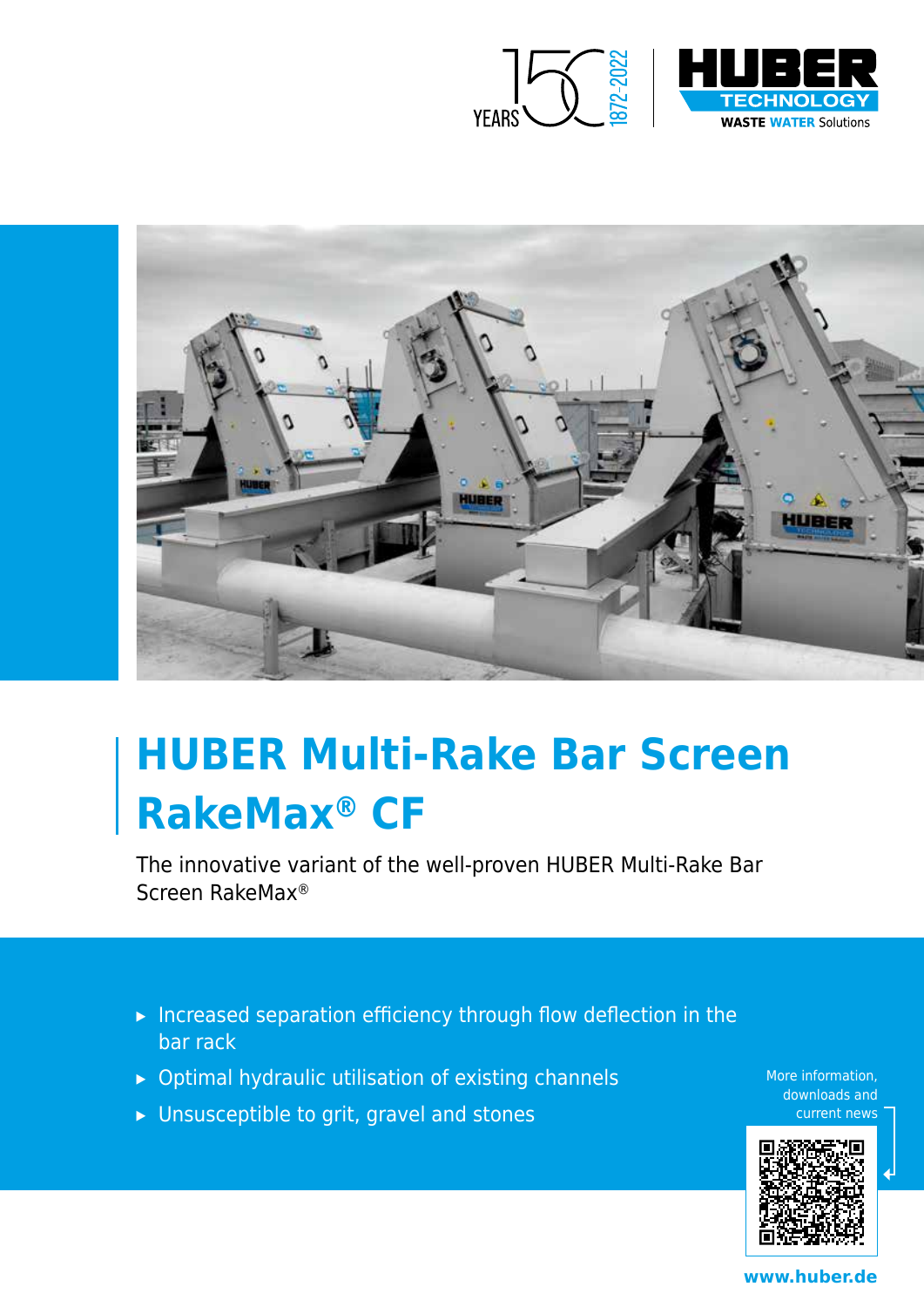## **Design and function**

The HUBER Multi-Rake Bar Screen RakeMax® CF is perfectly suited to serve both municipal or industrial wastewater, and process water screening.

The HUBER RakeMax® CF consists of a U-shaped stationary bar rack installed between the two screen frames, parallel to the flow direction of the wastewater. Whilst the wastewater flows into the open front side of the screen and out through both the left and right bar rack, solids are retained on the inner surface of the U- shaped bar rack.

The solids retained on the bar rack lead to gradual blinding of the bar rack surface which has an impact on the level difference in the channel. Cleaning of the screen bars starts at a defined water level in the channel upstream of the screen. The RakeMax® CF achieves this with its cleaning elements attached to the chain system.

The discharge capacity can be adjusted to individual requirements as the number of screening elements attached to the chain system is variable.

Due to the specific design of the RakeMax® CF screen its height above floor is very low and, even in case of deep channels, only dependent on the installation height of the downstream screenings transport or washing system.

If the screen operation is blocked, an electric control reliably protects the screen against damage caused by overload.

At the end of the bar rack cleaning cycle the rake is positively cleaned by a pivoted comb which reliably discharges the removed screenings into a downstream transport or disposal unit. The easy to access and maintain drive unit is installed above the channel.



*Schematic drawing of the HUBER Multi-Rake Bar Screen RakeMax® CF with its U-shaped bar rack for an increased hydraulic throughput capacity.*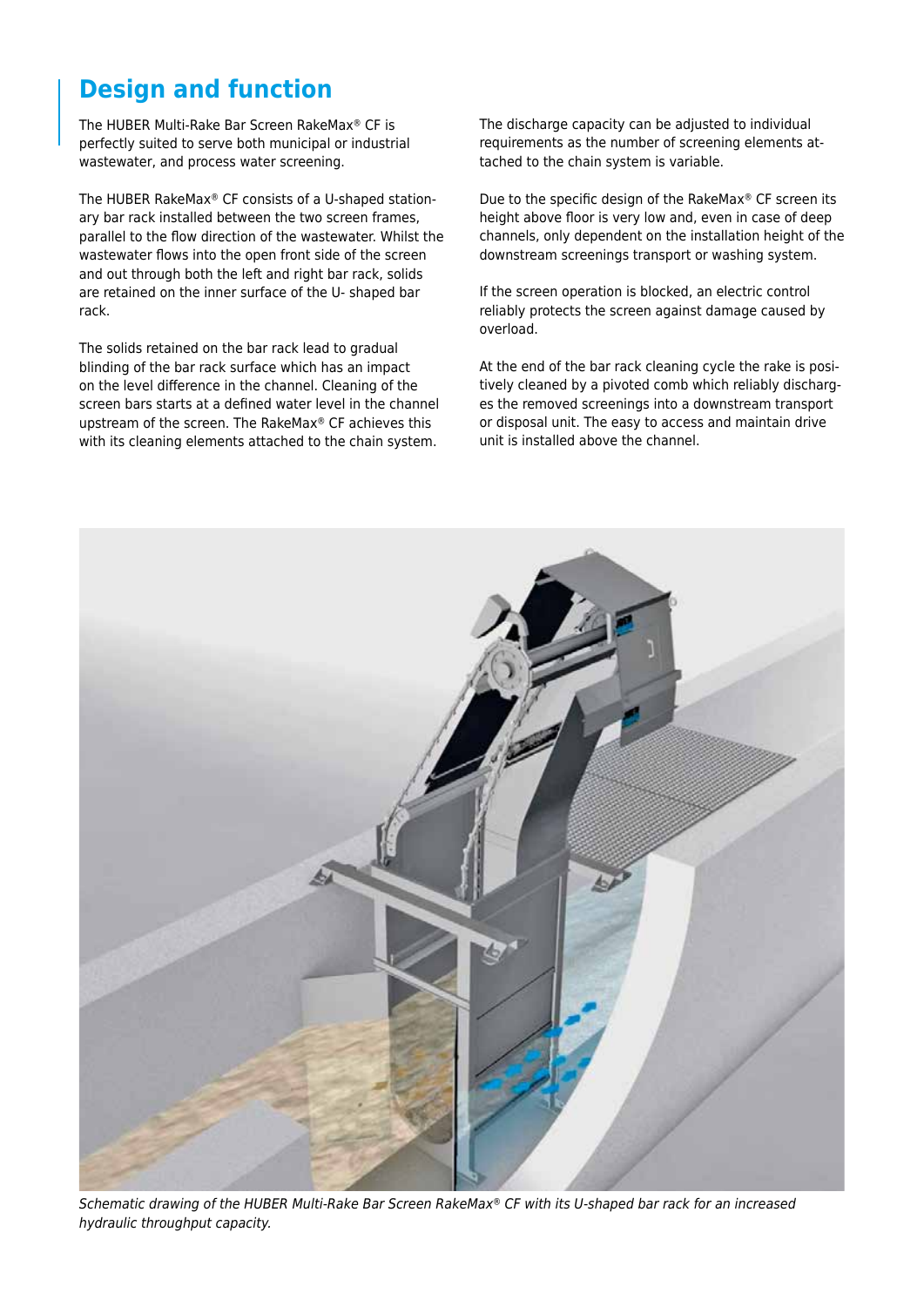## **Design features**

Due to its different design options the RakeMax® CF covers a very wide range of applications, allowing us to respond to the individual needs of our customers and to specific constructional and hydraulic site conditions. The special features presented here are only a selection of the possibilities the RakeMax® CF provides.

#### *Right:*

The RakeMax® CF offers extra high hydraulic throughput capacity, in addition to all the well-known benefits of the *proven RakeMax®, i.e. reliable solids separation and high screenings discharge capacity. These features of the RakeMax® CF permit for optimal and economical system dimensioning, it is space-saving and reduces civil costs.*

*Due to a rigid bottom chain return system no moving parts of the RakeMax® CF are submerged in the water.*



*The rake tines, fully engaging with the bar rack, prevent jamming of solids in the bar spacings.*



*Moreover, the screen proves its insensitivity to abrasive materials, such as grit and gravel, as the screen rake engages above the bar rack.*





The deflection of the flow improves the filtration effect of the bar rack and increases solids separation efficiency.